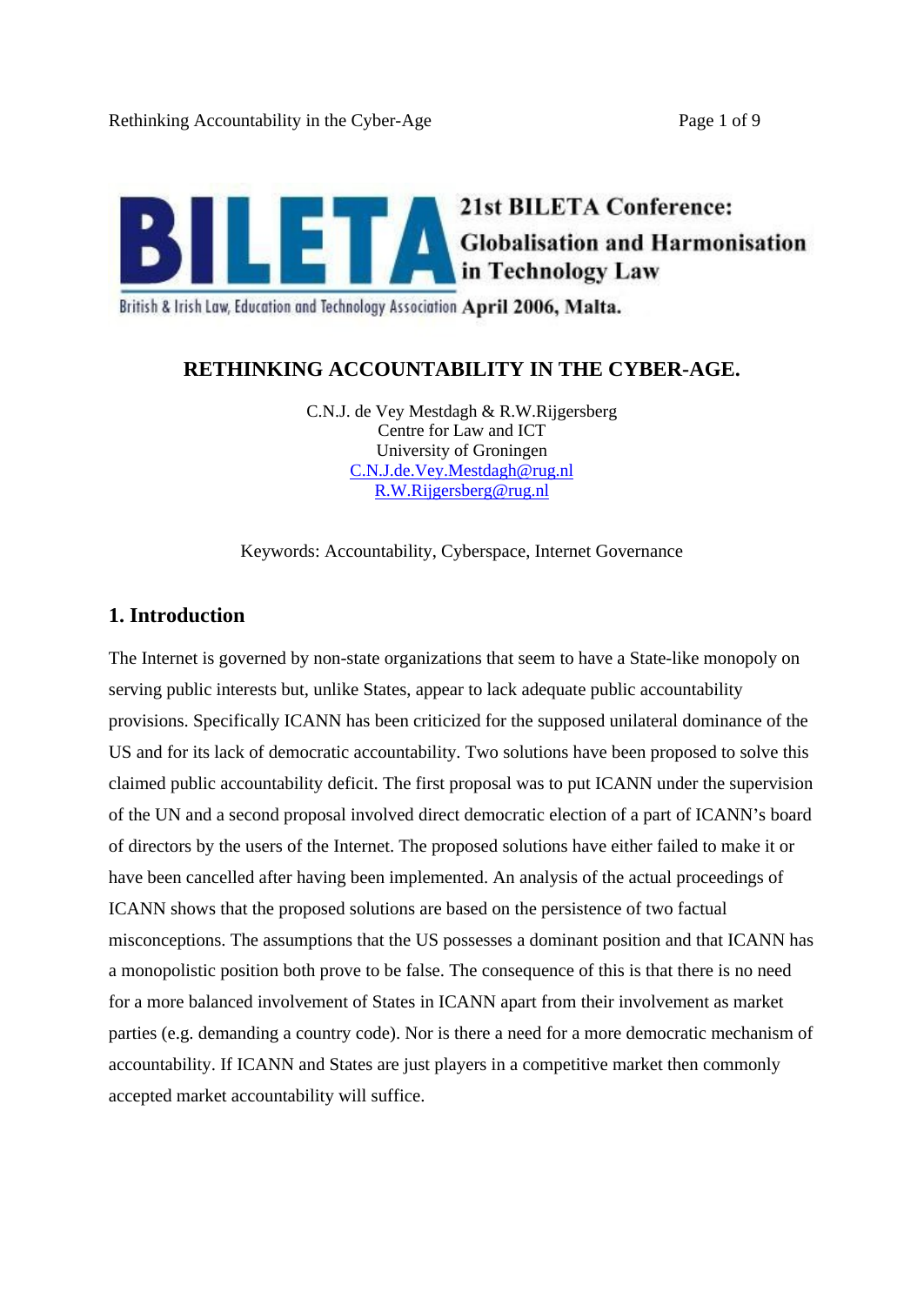# **2. ICANN s accountability problem**

ICANN manages the Internet's Domain Name System (DNS). The DNS helps users find their way around the Internet. Every computer on the Internet has a unique Internet Protocol (IP) address. Because IP addresses are strings of numbers, they are hard to remember. The DNS allows a familiar string of letters, the 'domain name', to be used instead<sup>1</sup>. The DNS is a <sup>1</sup> The DNS is a hierarchical system. It consists of generic Top Level Domains (gTLDs) like .com (40 mln registrations), and .org (3.5 mln registrations) and country code TLDs (ccTLDs, 30 mln registrations in total)<sup>2</sup>. The next layer consists of second level domain names<sup>3</sup> and so on. In order to contact another computer the alphanumerical name has to be translated into the respective IP number. The DNS enables this translation hierarchically by first resolving the TLD, then the second level domain name and so forth. ICANN manages the foundation of the DNS, the root zone file. This file lists the TLD names together with numeric IP addresses of the authoritative servers responsible for the particular TLDs. The DNS consists of thirteen authoritative root name servers (ten in the US, two in Europe and one in Japan) $4$  and many satellite copies in numerous countries. In addition to this there are several parallel root zone server systems in operation. Apart from purely technical decisions<sup>5</sup>, ICANN makes choices that affect the public interest<sup>6</sup> and and can have political implications<sup>7</sup>. Specifically, ICANN sets policies and decides on the addition of new TLDs to the root zone file. In Klein and Mueller's words $8$ : : And the second control of the second control of the second control of the second control of the second control of the second control of the second control of the second control of the second control of the second control

*ICANN makes global public policy in a number of fields. It makes competition policy by controlling business entry into the domain name registry market and by determining the market structure of the US\$ 2 billion industry. It engages in rate regulation, setting the base price for the majority of the world s wholesalers and retailers of generic domain names. It makes Intellectual property policy by defining and enforcing global laws regarding rights in domain names. Indirectly, ICANN affects freedom of expression because its rules on trademark protection in domains set limits to public use of worlds, and its rules regarding registrant data are intended to make anonymous expression on the internet impossible. Many would say that ICANN also engages in taxation; it imposes per-domain fees on domain name registries and the fees have grown sharply over time. Finally ICANN s powers are open ended; the entities it regulates must commit to implementing any further policies that the organisation should*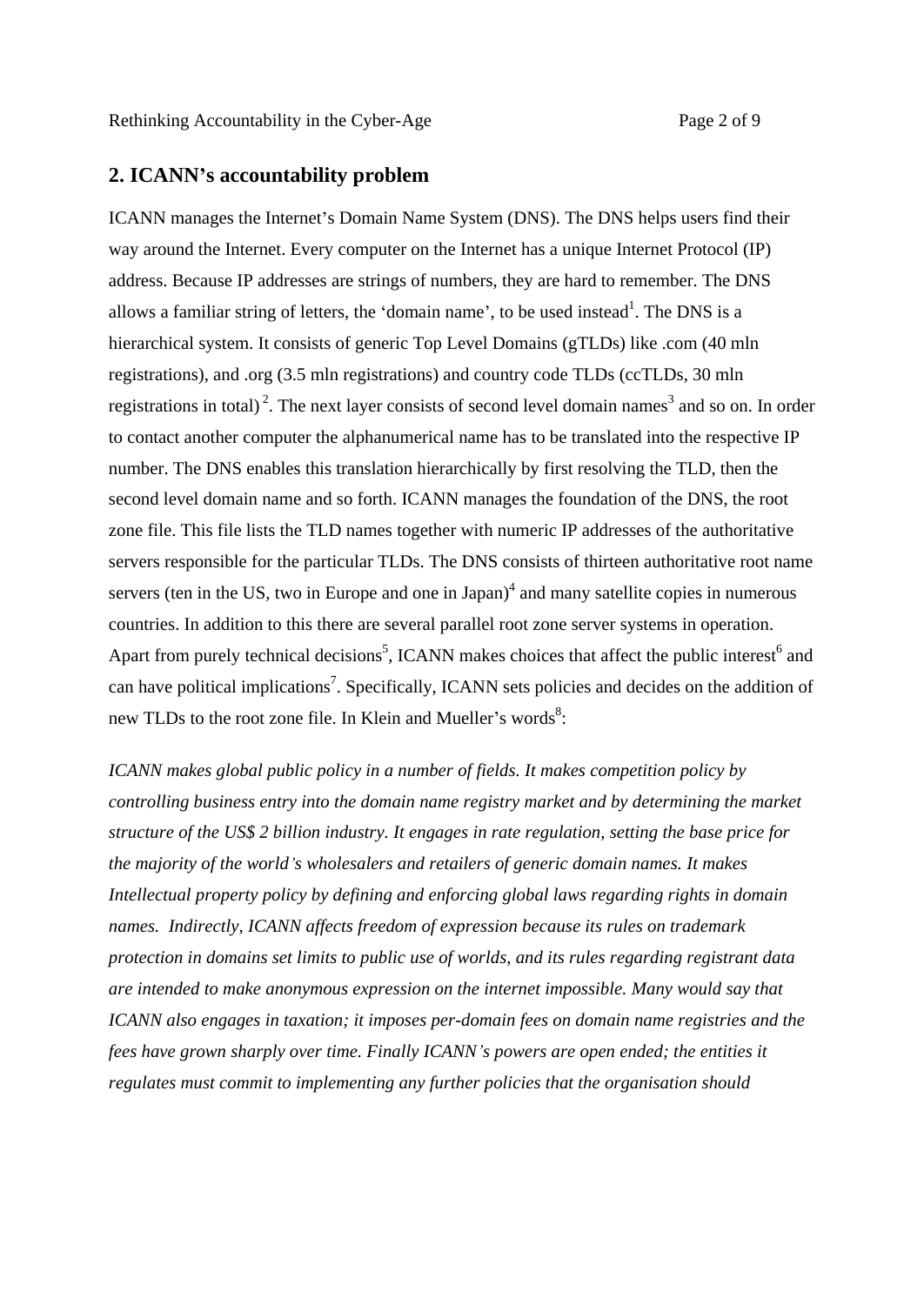*promulgate. ICANN s regulatory and supervisory activities constitute global public policy of a type usually exercised only by governmental (or intergovernmental) entities.* 

The power to set public policies is commonly held by (inter)governmental agencies. Unlike those agencies, ICANN lacks the appropriate mechanisms to constrain its decision making power and secure its accountability to the public. Several solutions to overcome this accountability problem have been proposed. The following paragraphs will examine two main proposals (direct elections and intergovernmental supervision) and show that both are based on misconceptions. Consequently, the proposed solutions are neither suitable nor required to solve ICANN's accountability problem.

# **3. Proposed solutions to the accountability problem**

Two solutions have been proposed to solve ICANN's accountability problem: direct elections of a part of ICANN's board of directors and intergovernmental supervision.

The proposal to directly elect a part of ICANN's board to reduce the accountability deficit needs to be seen against the background of ICANN's legitimacy problem<sup>9</sup>. When it was founded in 1998, ICANN's board consisted of nine technical and nine user representatives and a president, none of whom were elected by the Internet users<sup>10</sup>. The alternative, to grant ICANN legitimacy by an explicit mandate from the US government to perform its public task<sup>11</sup>, was rejected under pressure of the international community. Both commercial interests and the pressure of the international community<sup>12</sup> led the Clinton administration to transfer the DNS management to the *not for profit corporation* ICANN. Its policy setting powers soon attracted attention<sup>13</sup> and led to a call to overcome what has been described as ICANN's democratic deficit<sup>14</sup>. In 2000, answering to fierce lobbying pressures<sup>15</sup>, the board decided to have five out of nine user representatives directly elected by the Internet community. Despite its promising outlook<sup>16</sup>, the project failed miserably<sup>17</sup>. Of the estimated 375 million Internet users<sup>18</sup> at the time, less than 0.01 percent actually voted. Failure of the experiment led ICANN to abandon the idea of direct elections in  $2002^{19}$ . .<br>1980 – Paris Maria Barat, politikansk politiker († 1980)

Other proposals to overcome ICANN's accountability problem included intergovernmental supervision. The cluster of proposals presented by the UN Working Group on Internet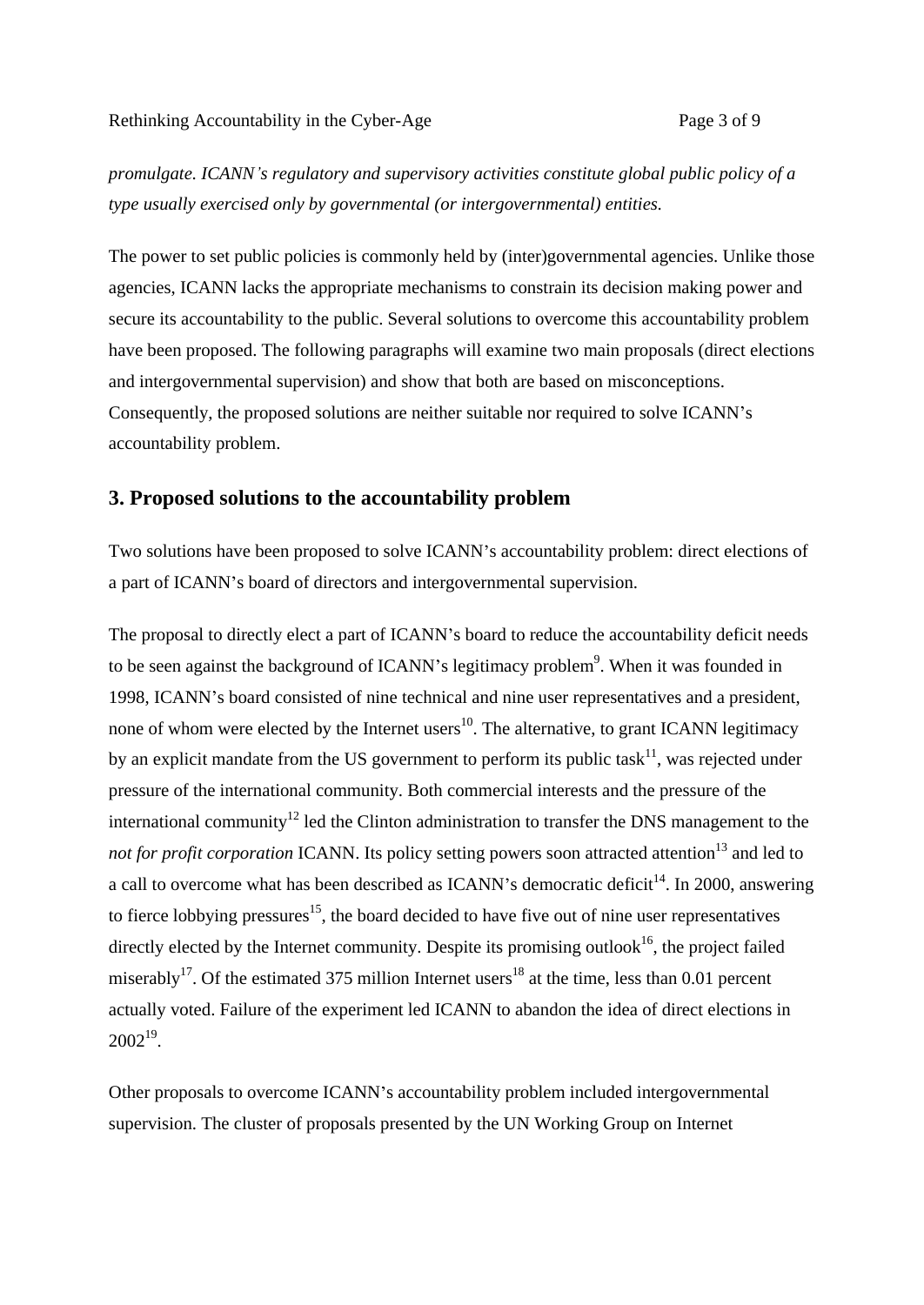Governance (WGIG)<sup>20</sup> is a recent initiative to this end. These proposals are rooted in the unease many countries feel with the alleged US power over the root zone file<sup>21</sup>, combined with a strong belief that internationalisation of Internet governance is a first step in overcoming the digital divide<sup>22</sup>. Despite pressure from countries like Brazil, Russia and China<sup>23</sup> the US insisted on retaining its privileged position<sup>24</sup>. At the UN World Summit on the Information Society (WSIS) in 2005, at which the Internationalisation of ICANN was on the top of the agenda, an agreement was reached to maintain the status quo<sup>25</sup>. In short, neither the proposal to implement direct board member elections, nor the proposals regarding intergovernmental supervision were successful.

## **4. Factual misconceptions**

The failure of the proposals to install traditional State-like accountability mechanisms raises the question whether these mechanisms are really suitable and required to increase accountability to the public on the Internet. An analysis of the viability of two assumptions on which the introduction of these mechanisms is based shows that they are not. The dominant position of the US through ICANN and ICANN's monopoly in setting DNS policies prove to be factual misconceptions.

The UN proposals to put the DNS under UN supervision are based upon the assumption that the US has the ultimate control over the Internet due to its role regarding ICANN's root zone file. However, the root zone file is nothing more than a telephone directory listing names (TLDs) and IP addresses of authoritative servers. A hierarchy of servers actually resolves the domain names (i.e. translates the domain names into the matching IP addresses). Ideally, the names from the root zone file are used to resolve the TLD part of the domain name. If this were the full story, the US would have unilateral control over the resolution of the TLD part of a domain name by ruling the root zone file. This picture however, is not complete. There are alternative root zone files and there are alternative root zone servers over which the US has no control at all. From a political point of view the most interesting alternative is the European Open Root Server Network (ORSN). This European network of root servers provides a counterbalance to US power. The ORSN has two operating modes. The *ICANN based operating mode* is the normal mode involving daily synchronisation with ICANN with this exception that removed TLDs are not removed from the ORSN root. For example if ICANN for political reasons would remove a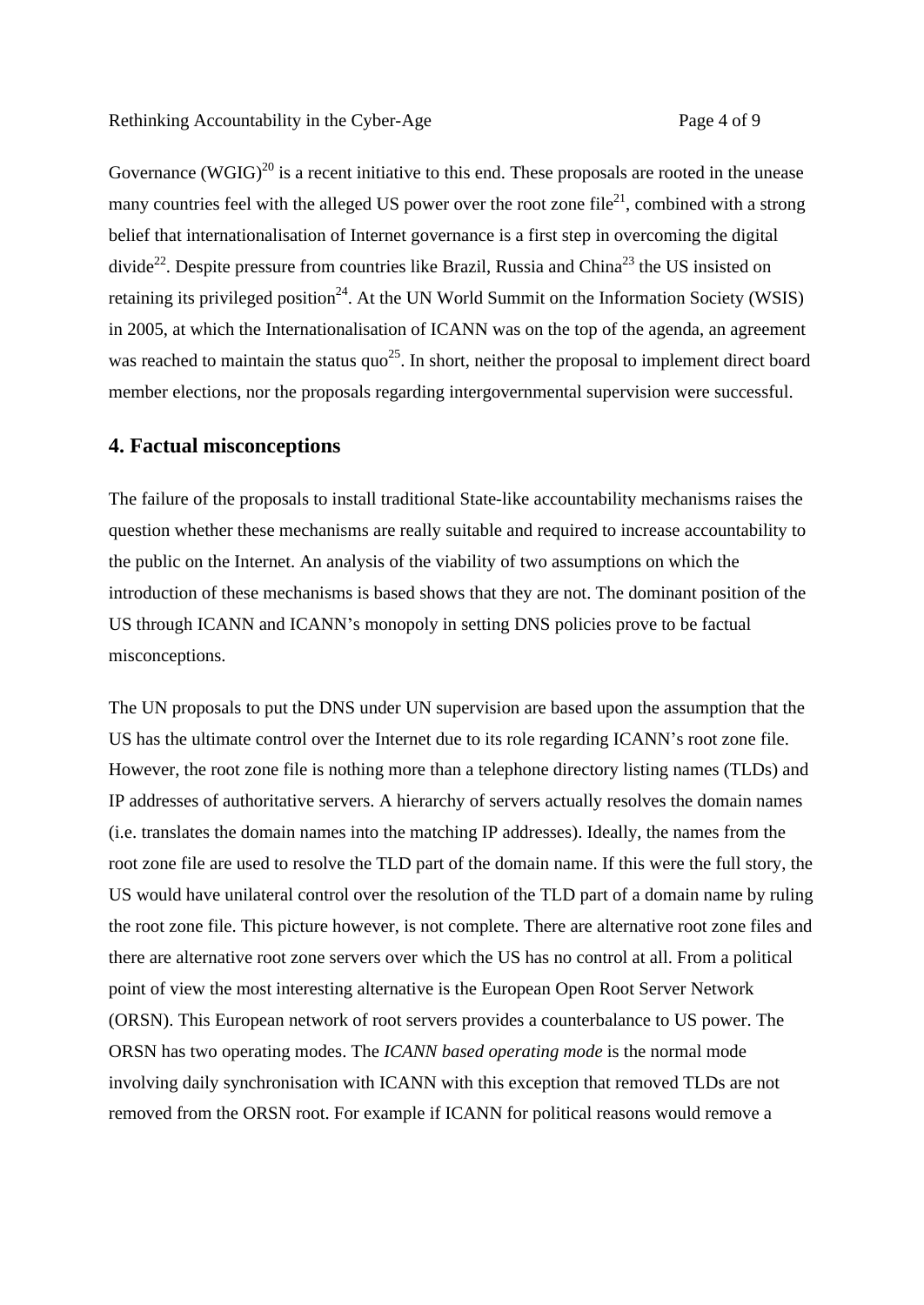country code TLD on instigation of the U.S. this TLD would not automatically be removed from ORSN. The *ICANN independent mode* does not synchronise automatically and is activated whenever the political situation makes this necessary, for example when a possible modification or downtime of ICANN's root exists or is expected<sup>26</sup>. The ORSN servers are primarily placed in Europe. The interesting point about the existence of this alternative is that possible US power abuse by deleting certain TLDs from ICANN's root zone file will not prevent the ORSN users from reaching the deleted domains<sup>27</sup>. In other words, there is no unilateral power of the US over the DNS, the ORSN provides a solid alternative.

It is however not only the US power that is overrated in the current Internet debate. Also ICANN's alleged sovereignty when it comes to the DNS is a distortion of reality. The issue at stake is the determination of the root zone file content. The advantage of having only one DNS root zone file is uniform resolvability. At the moment there are 18 gTLDs and slighty over 240 ccTLDs available28. ICANN has been very slow in expanding the domain name universe with additional TLDs. As Internet pioneer Paul Vixie told the Wall Street Journal on Jan 19 2006, "The Internet is no longer the kind of thing where only six guys in the world can build it". As a result of this alternatives have been developed catering for the increased demand for new TLDs and domain names. Companies offering competing TLDs and even complete domain names have been around since  $1996<sup>29</sup>$ . There are several ways in which alternative domain names are being offered. The most important commercial TLD providers simply offer an alternative set of root zone servers that include ICANN's root zone file and offer registration for additional TLDs and complete domain names. These companies do compete succesfully in the TLD market<sup>30</sup>. One of these companies, New.Net<sup>31</sup>, for example has contracted Tiscali with over 4.8 million active European users<sup>32</sup>, Earthlink (Atlanta) also with over 4.8 million active subscribers<sup>33</sup> and Tutopia in South America with 2.7 million registered users<sup>34</sup>. New net is just one of many companies offering alternative domain name services on the TLD level. Other companies offering alternative root server systems are UnifiedRoot<sup>35</sup> and Public-Root<sup>36</sup>.

. In other words in the TLD and root zone server market competition exists. In the meanwhile China has already launched alternatives to .com domain names using Chinese characters<sup>37</sup> accessible to  $110$  million internet users<sup>38</sup>. A uniformly resolvable DNS as was envisioned when ICANN was founded is already an idea of the past. With a growing demand for Chinese, Russian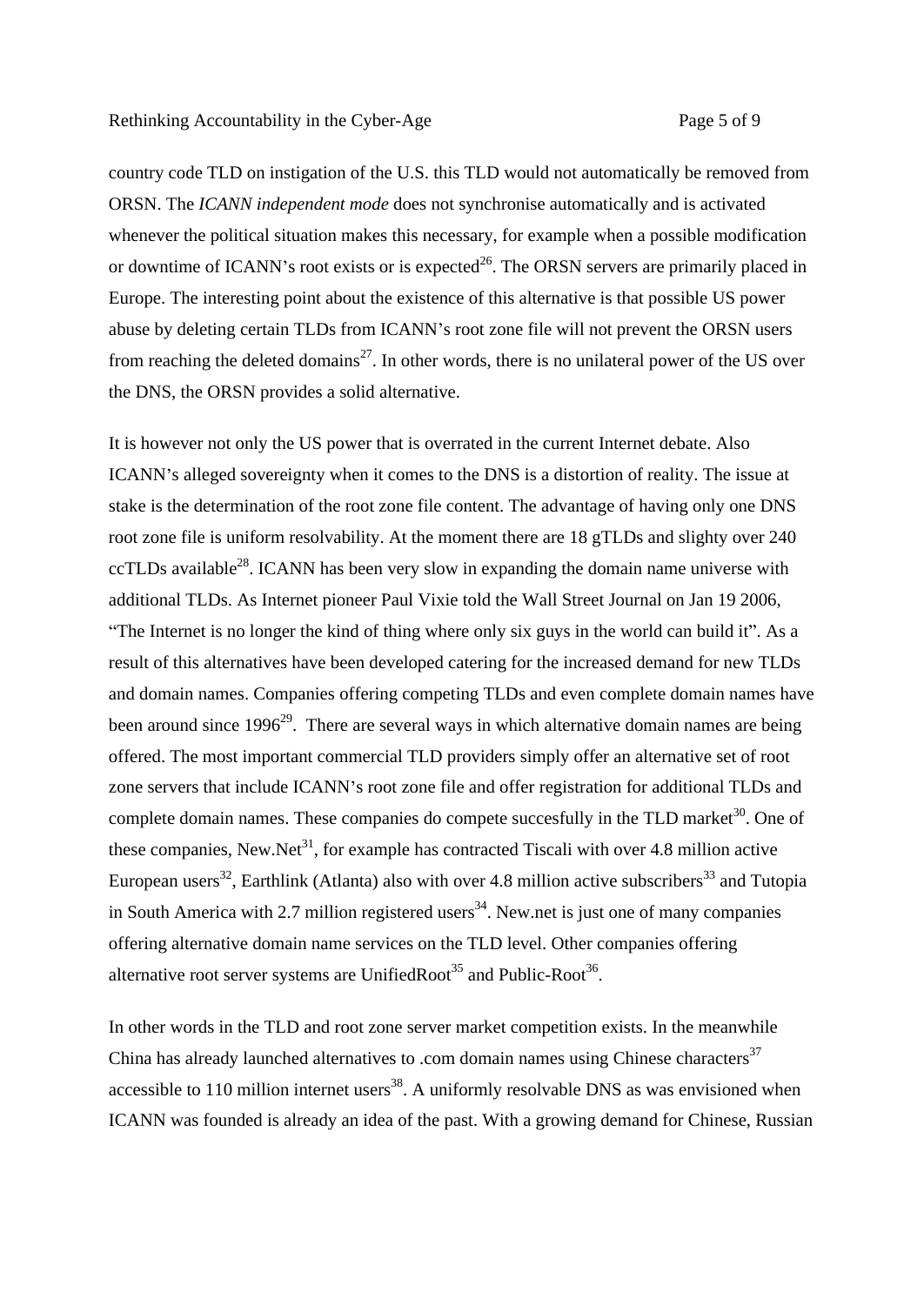an Arabic internet domain names, multiple splits in the Internet as we know it are already starting to occur. With the rising number of Internet connections worldwide the demand for additional TLDs will only grow and with the general availability of techniques to set up root server systems and to register domain names, competition between providers will grow likewise.

### **5. Another frame of reference**

With several suppliers offering alternative TLDs and root name server systems, a competitive environment has emerged with ICANN as just one of the parties competing for the customer's favour. The reason why States need certain mechanisms to increase accountability to the public is because there are no alternatives to their services. Conversely, on a competitive market there are alternatives. As a consequence, in a market situation, accountability takes on a completely different form. Responsiveness to consumer needs and actual customer choices are the key constituents of the main accountability mechanism of the market. The traditional State type of accountability, characterized by formalization, control and hierarchy, is not appropriate for the market place. Market accountability is based upon informal economic mechanisms rather than highly formal hierarchical control types of accountability. On the market place the ability of a company to maintain and attract customers is the main indicator of the company s accountability to the public. So the actual competitive character of the TLD and root server market forces a shift in conceptual frame of reference upon us. The State model has to give way to a market model and its accompanying accountability mechanisms. This also has a consequence for the role of the State. In the competitive model States are just customers.

# **6. ICANN revisited**

Approaching ICANN from a market rather than a political perspective sheds a completely new light on its structure. From a market perspective the accountability to the public is not a matter of elections or State supervision. Accountability to the public is simply constituted by the organisation's capacity to attract customers and to maintain to serve them according to their needs. This principle has inevitably led ICANN to include both user representatives in its At Large Advisory Committee and governmental representatives in its Governmental Advisory Committee. The shift in perspective allows for a more realistic description of the field of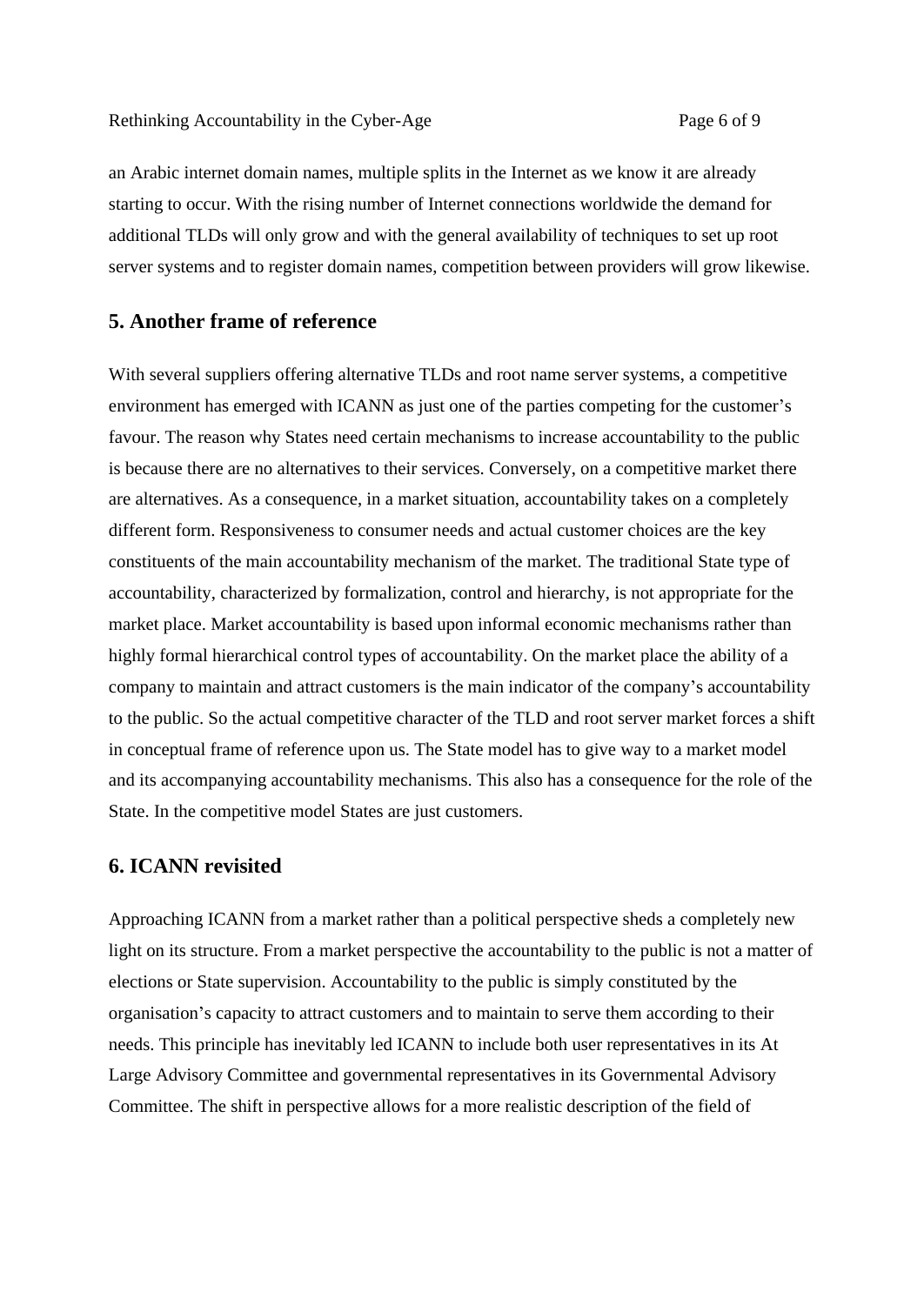influence in which ICANN operates and for an explanation of ICANN's organizational structure. The inclusion of both users as well as States within ICANN's structure is a natural outcome of the principles governing the market. Regarding domain names and root zone servers, the customers are both individual users as well as States. In order to maintain its market share ICANN wants to keep those groups as close by as possible resulting in its curious organizational structure<sup>39</sup>. As an alternative to the hierarchical control types of accountability, ICANN's structure evolved according to a stakeholder model based on consensus, in which States and citizens act as equals. In a market with several suppliers, the market provides the necessary accountability mechanisms. Therefore ICANN does not require State-like accountability mechanisms. The market mechanism suffices and ICANN's current market share shows its success in involving all stakeholders in its decision making processes.

# **7. Conclusion**

-

Both the experiment to introduce democracy and the proposal to put ICANN under intergovernmental supervision have failed. The question to what extent Internet organisations do require such thorough accountability mechanisms in order to constrain and check their decision making powers was answered negatively. The proposals turned out to be based on a mistaken conception of the actual situation. Both the alleged US power over the root zone file and ICANN's alleged monopoly on TLDs and root server systems were shown to be misconceptions. ICANN turned out to be a TLD provider and a root server service amongst others. Consequently, the State analogy should be replaced by a market frame of reference in which the control element of accountability is replaced with that of responsiveness to the public.

A shift in the frame of reference from a State perspective to a market perspective enables us to give a realistic description of the field of influence in which ICANN operates. This description enables us to explain ICANN's current organizational structure and to assess the mechanisms that hold ICANN accountable. Once one understands ICANN as an organization operating in a market environment, its current (internal and external) accountability mechanisms can be considered appropriate.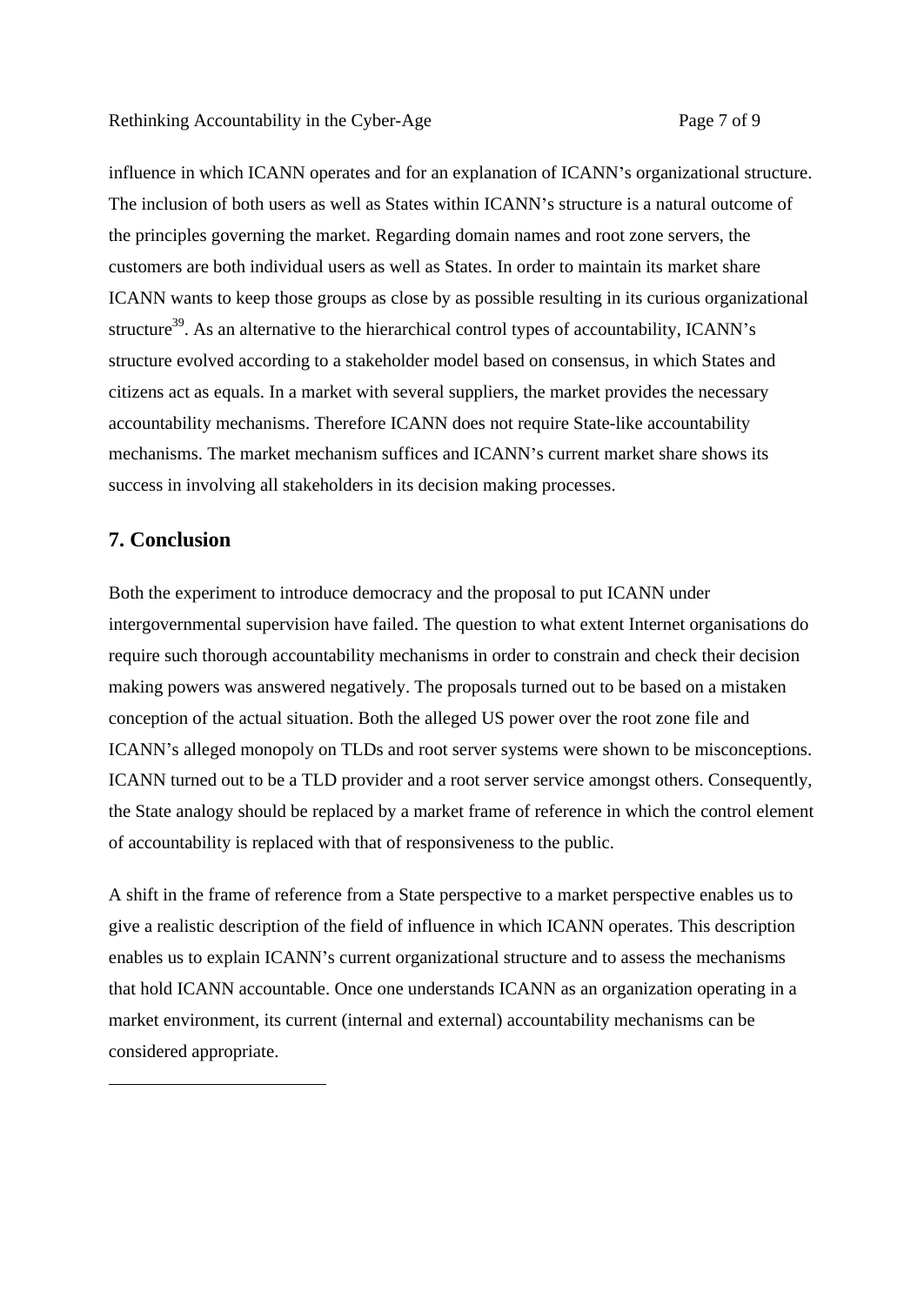### Rethinking Accountability in the Cyber-Age Page 8 of 9

- <sup>1</sup> See <u>www.icann.org/general</u>,<br><sup>2</sup> Source Verisian Domain Name Benert 2005 evailable at http://www.yerisian.com/statio/026216.pdf <sup>2</sup> Source Verisign Domain Name Report 2005 available at  $\frac{http://www.verisign.com/static/036316.pdf}{\text{34}}$
- $A^3$  A second level domain name is for example, 'visitmalta' in [www.visitmalta.com](http://www.visitmalta.com)
- <sup>4</sup> Authoritative name servers are the servers where the root zone is first loaded, all the others are considered to be
- copies.<br><sup>5</sup> ICANN's purely technical functions like the distribution of IP numbers and maintenance of the Internet's technical infrastructure leave little room for conflicts of interest of the individual users, in which case it doesn't
- pose problems regarding accountability to the public.<br><sup>6</sup> ICANN's articles of incorporation, Art 3 available at <u><http://www.icann.org/general/articles.htm></u>
- $<sup>7</sup>$  An example is the discussion around the possible addition of the .xxx domain. Reserving this TLD for</sup> pornographic content enables one to 'zone' harmful content away from children. The question whether to add this TLD to the root zone file has all sorts of political implications regarding freedom of speech, protection of citizens, privacy issues and so on. For more information, see<http://www.icmregistry.com/>.
- Klein and Mueller, *What to do about ICANN: A Proposal for Structural Reform*, April 5, 2005 at [www.internetgovenance.org](http://www.internetgovenance.org)
- Weinberg, 'ICANN and the Problem of Legitimacy', 2000, available at <http://www.law.wayne.edu/weinberg/legitimacy.PDF>
- <sup>10</sup> Its board during the first two years consisted of nine unelected interim directors selected by Internet pioneer Jon Postel, *ibid.note* 130. The nine directors were supplemented by nine ICANN representatives from the technical constituencies. See also Froomkin Wrong Turn in Cyberspace: using ICANN to Route Around the APA and the
- Constitution', 2000, available at <u><http://personal.law.miami.edu/~froomkin/articles/icann.pdf></u> <sup>11</sup> In which case it would have to abide by the American Procedures Act (APA) of 1946. See http://www4.law.cornell.edu/uscode
- $h^2$  In the green paper the US government asserted control over the internet infrastructure and proposed a private sector creation of a new not-for-profit corporation (the "new corporation"). This company was to be managed by a globally and functionally representative Board of Directors. Article III of the paper expresses the Clinton's administration's reasons for establishing the new corporation

<http://www.ntia.doc.gov/ntiahome/domainname/022098fedreg.htm>. The green paper initiated much debate regarding internet governance and this resulted in the white paper in which the original idea was maintained but the US influence was significantly decreased. The geen paper plans of the US dDept of Commerce to determine the new TLDs, and the company's structure were both dropped in the white paper. The white paper is available at <http://www.icann.org/general/white-paper-05jun98.htm>

- <sup>13</sup> See for early papers of Post et al <u>www.icannwatch.org</u>
- <sup>14</sup> See Hunter 'ICANN and the Concept of Democratic Deficit', Loyola of Los Angeles Law Review, Vol. 36, Spring 2003, available at SSRN:<http://ssrn.com/abstract=400000>, for Klein and Mueller's paper on the topic see
- *supra* note 3. <sup>15</sup> As described by Klein in The Pro-Democracy Movement in ICANN , April 2001, available at [www.atlargestudy.org/kleinpaper.html](http://www.atlargestudy.org/kleinpaper.html) 16 Despite an election campaign and a rather smoothly going election process, the experiment has failed, see Palfrey,
- The End of the experiment: How ICANN's Foray into Global Internet Democracy Failed' 2004 available at <http://ssrn.com/abstract=487644> .<br><sup>17</sup> ibid p44ff<br><sup>18</sup> <http://www.etforecasts.com/pr/pr500.htm>
- 
- 
- <sup>18</sup> http://www.etforecasts.com/pr/pr500.htm<br><sup>19</sup> For ICANN's post reform (Dec.15 2002) bylaws see:
- <http://www.icann.nl/general/archive-bylaws/bylaws-15dec02.htm>
- <sup>20</sup> WGIG report June 2005<http://www.wgig.org/docs/WGIGREPORT.pdf>. Note that these solutions are related to the legitimacy problem. By effectively giving ICANN a mandate to govern the DNS under Intergovernmental supervision, one would theoretically overcome the democratic deficit on the grounds that ideally ICANN would be accountable to the 'netizens' through the Intergovernmental organisation. This however is a far going idealisation. Nearly 40% of the world's countries aren't democracies, and even within Intergovernmental organisations there are power imbalances between States not based on the amount of citizens they represent, the UN security council veto system is an example of this [www.un.org](http://www.un.org)

 $1$  See www.icann.org/general,